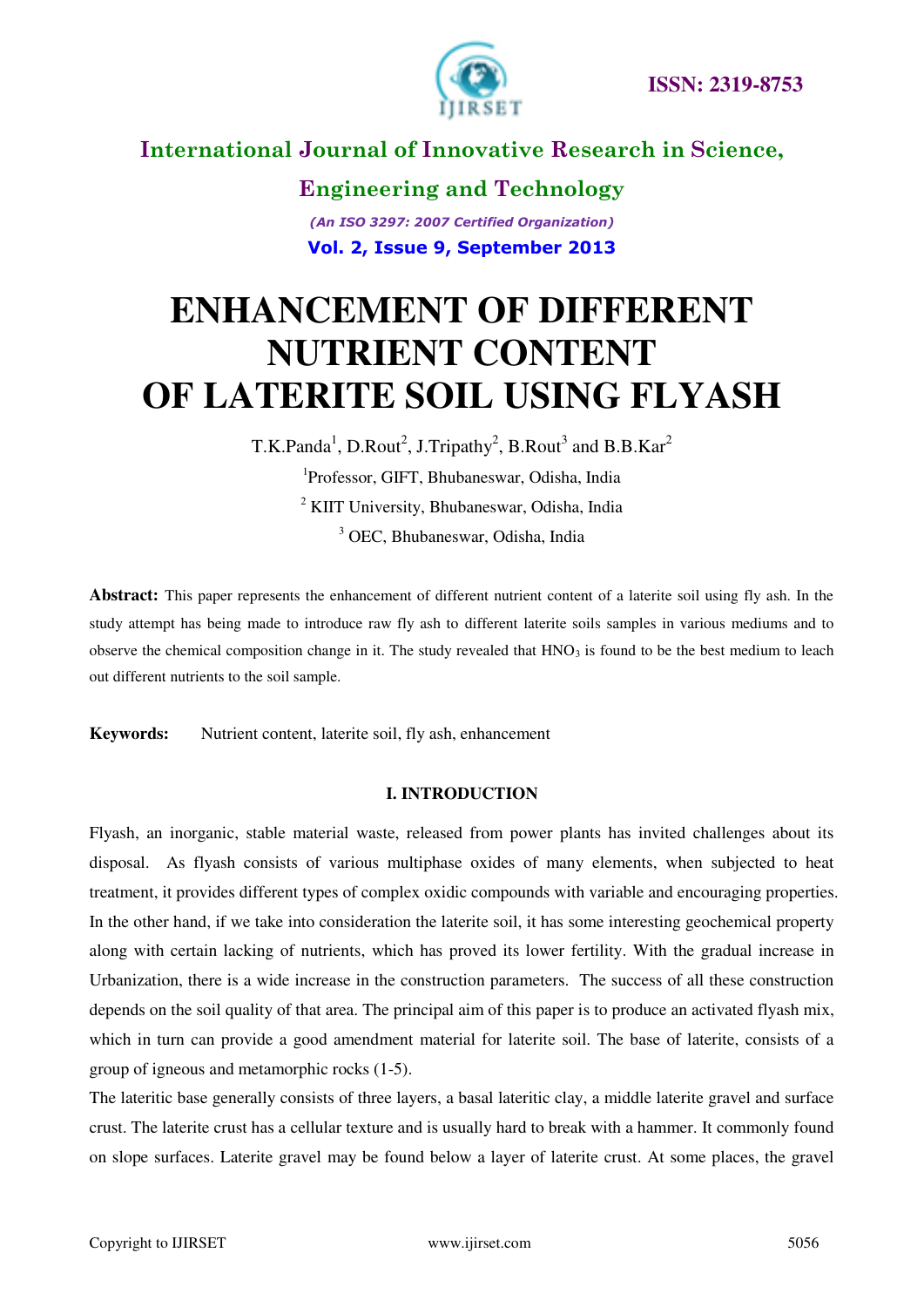

### **Engineering and Technology**

*(An ISO 3297: 2007 Certified Organization)*  **Vol. 2, Issue 9, September 2013**

deposit is only covered by a thin layer of soil. The third layer is the laterite clay, present below the gravel, above the weathered basement. It has a rich reddish brown color with patches of kaolinite (6-9). In order to conduct the above study, the soil samples have been collected from 6 different locations of Bhubaneswar City. Tests have been conducted taking into consideration the various competition of soil to treated FA, to provide the optimum parametric condition for determining the best ratio, where maximum quantity of nutrients will get absorbed by the laterite soil.

### **II. ANALYTICAL PROCEDURE**

The fly ash sample taken under investigation has the following composition as represented in Table-1. The treated fly ash has composition represented in Table-2.

| <b>Components</b>              | % composition |
|--------------------------------|---------------|
| SiO <sub>2</sub>               | 45.91         |
| $Al_2O_3$                      | 25.15         |
| Fe <sub>2</sub> O <sub>3</sub> | 5.78          |
| CaO                            | 6.78          |
| MgO                            | 2.61          |
| $K_2O$                         | 0.98          |
| Na <sub>2</sub> O              | 0.81          |
| $P_2O_5$                       | 2.09          |
| MnO                            | 0.43          |
| LOI                            | 9.46          |

#### **Table-1 Chemical Composition of raw fly ash**

| Table-2 Chemical Composition of treated fly ash |  |  |  |
|-------------------------------------------------|--|--|--|
|-------------------------------------------------|--|--|--|

| <b>Components</b>              | % composition |
|--------------------------------|---------------|
| SiO <sub>2</sub>               | 46.38         |
| $Al_2O_3$                      | 27.09         |
| Fe <sub>2</sub> O <sub>3</sub> | 6.01          |
| CaO                            | 7.78          |
| MgO                            | 2.93          |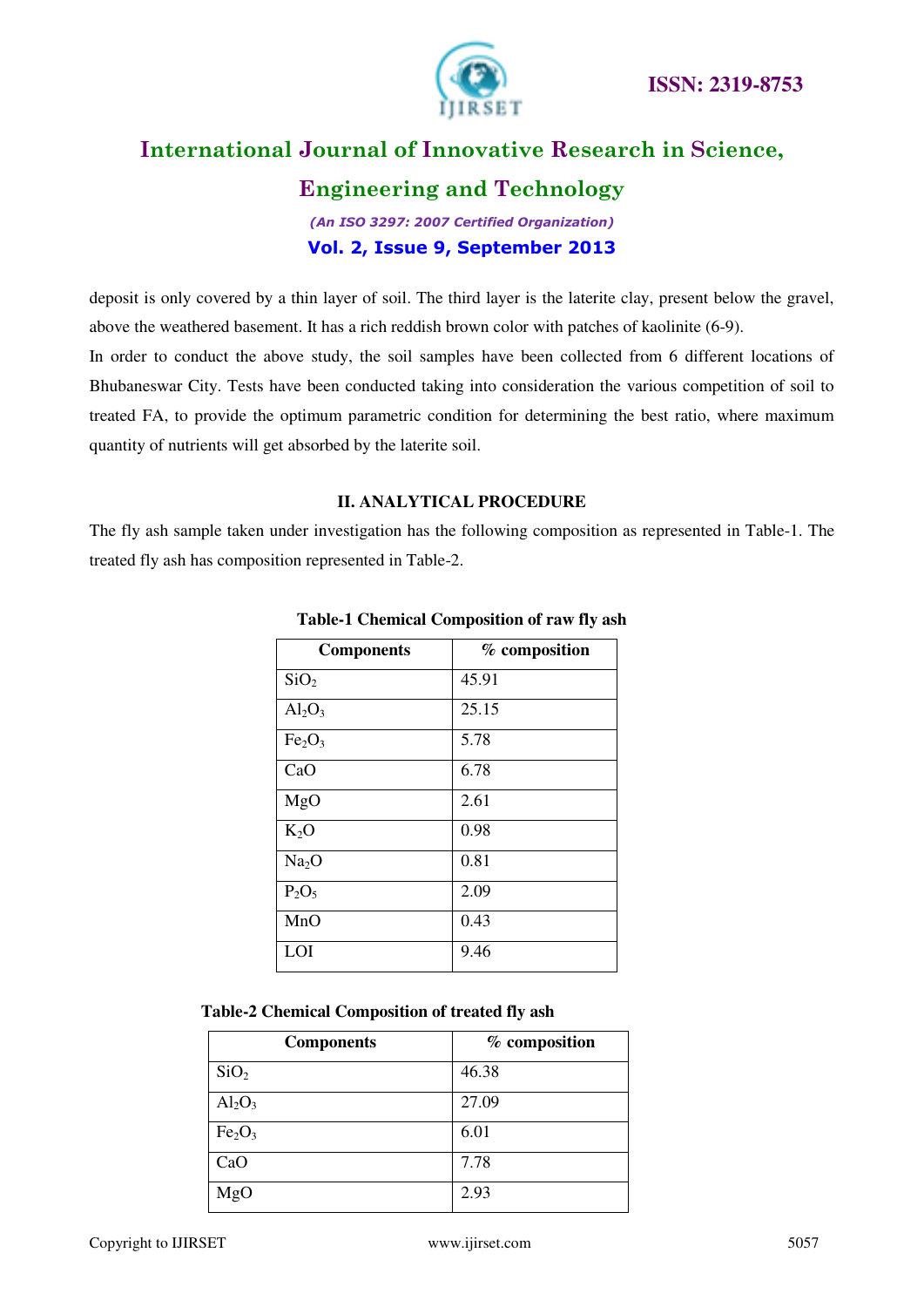



### **Engineering and Technology**

*(An ISO 3297: 2007 Certified Organization)*  **Vol. 2, Issue 9, September 2013**

| $K_2O$            | 1.07 |
|-------------------|------|
| Na <sub>2</sub> O | 0.99 |
| $P_2O_5$          | 2.38 |
| MnO               | 0.56 |
| LOI               | 4.81 |

Different ratios of flyash are mixed with the laterite soil. The composition of the lateritic soil is given in Table-3.

| <b>Chemical</b>                | % Composition |
|--------------------------------|---------------|
| $Al_2O_3$                      | 19.48         |
| MgO                            | 1.44          |
| Na <sub>2</sub> O              | 0.69          |
| Fe <sub>2</sub> O <sub>3</sub> | 34.72         |
| TiO <sub>2</sub>               | 1.98          |
| $P_2O_5$                       | 0.278         |
| SiO <sub>2</sub>               | 35.78         |
| CaO                            | 0.45          |
| $K_2O$                         | 0.94          |
| LOI                            | 4.242         |

#### **Table-3 Chemical composition of the lateritic soil**

In order to enhance the concentration of nutrients in the laterite soil, the soil sample is mixed with the flyash at different ratio with different mediums such as water four ( $pH = 7$ ), HCl (IM)  $H_2SO_4$  (IM) and HNO<sub>3</sub> (IM) and the data obtained has been represented in Table-4.

| <b>Components</b> | Water $(pH=7)$  | $HCl$ (IN) | $H_2SO_4$ (IN)   HNO <sub>3</sub> (IN) |       |
|-------------------|-----------------|------------|----------------------------------------|-------|
|                   | $%$ composition |            |                                        |       |
| $Al_2O_3$         | 20.01           | 18.38      | 22.99                                  | 20.91 |
| MgO <sub>2</sub>  | 1.98            | 2.07       | 2.42                                   | 2.03  |

**Table-4 lateritic soil and fly ash mixed in various mediums**